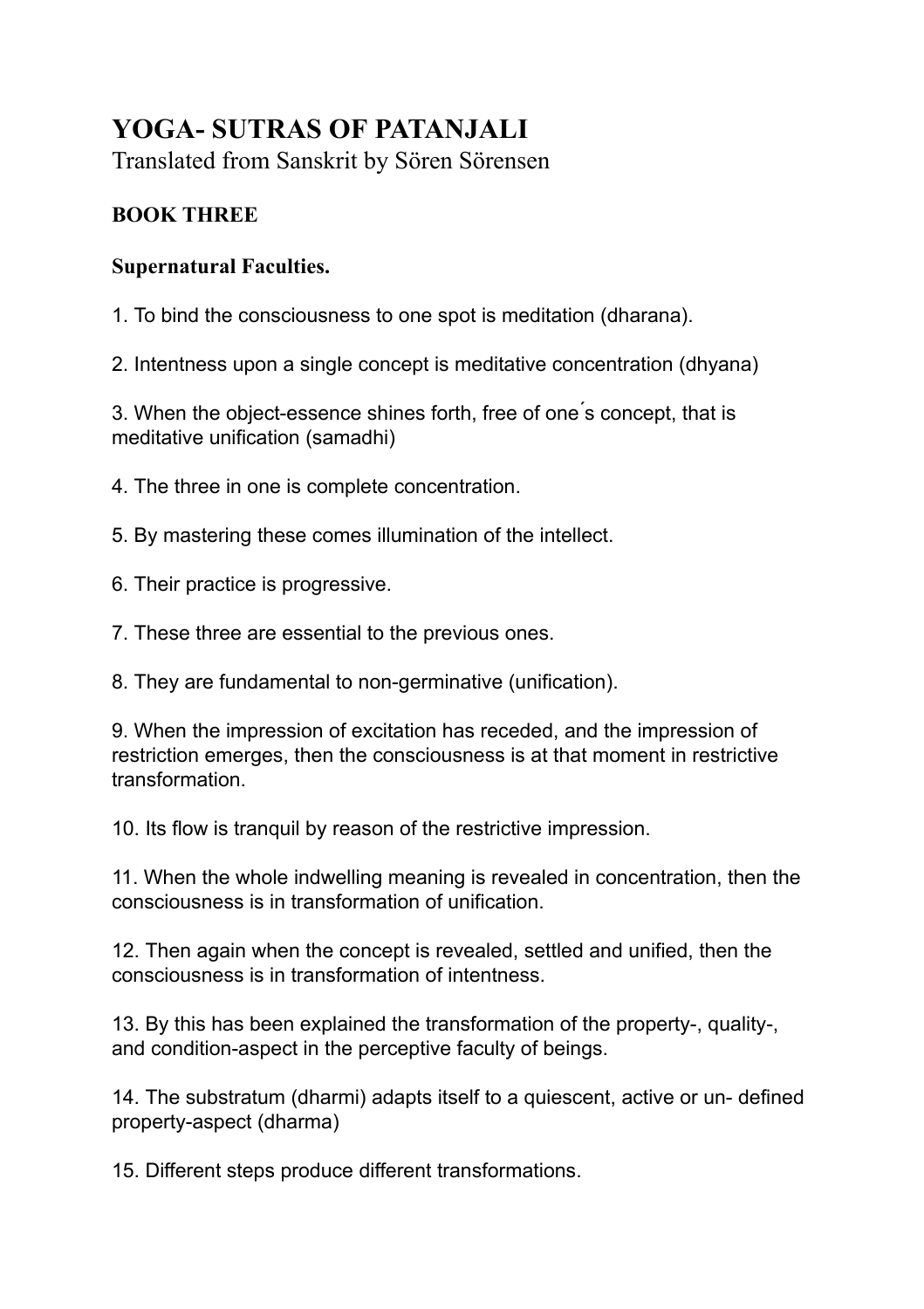16. By intentness upon the three transformations comes intuitive knowledge of the past and future.

17. The word, the object, and the object-essence, are erroneously confused with each other, but by intentness upon them arises intuitive understanding of all sounds uttered by living beings.

18. By (intuitive perception) of the latent impressions comes know- ledge of former lives.

19. By (intuitive perception) of the mental objects of others comes knowledge of their minds.

20. But not the fundamentals of their minds, that not being the object.

21. By intentness upon the bodily form, restraining the power of the senses, and severing the connection between the eyes and the light, there follows disappearance of the body.

22. Karma is either active or quiescent; by intentness upon that or upon some portents comes knowledge of death.

23. Upon friendship comes strength.

24. Upon strength, the strength of an elephant.

25. Pondering upon the light of cognition, knowledge of the subtile, the obscure, and the remote.

26. Upon the sun, knowledge of the cosmic worlds.

27. Upon the moon, knowledge of the arrangement of the stars.

28. Upon the pole-star, knowledge of their courses.

29. Upon the navel-center, knowledge of the aggregates of the body.

30. Upon the throat-center, cessation of hunger and thirst.

31. Upon the kurma-nadi ( vital breath) nerve, stability.

32. Upon the light in the head, perception of the siddhas (spirits).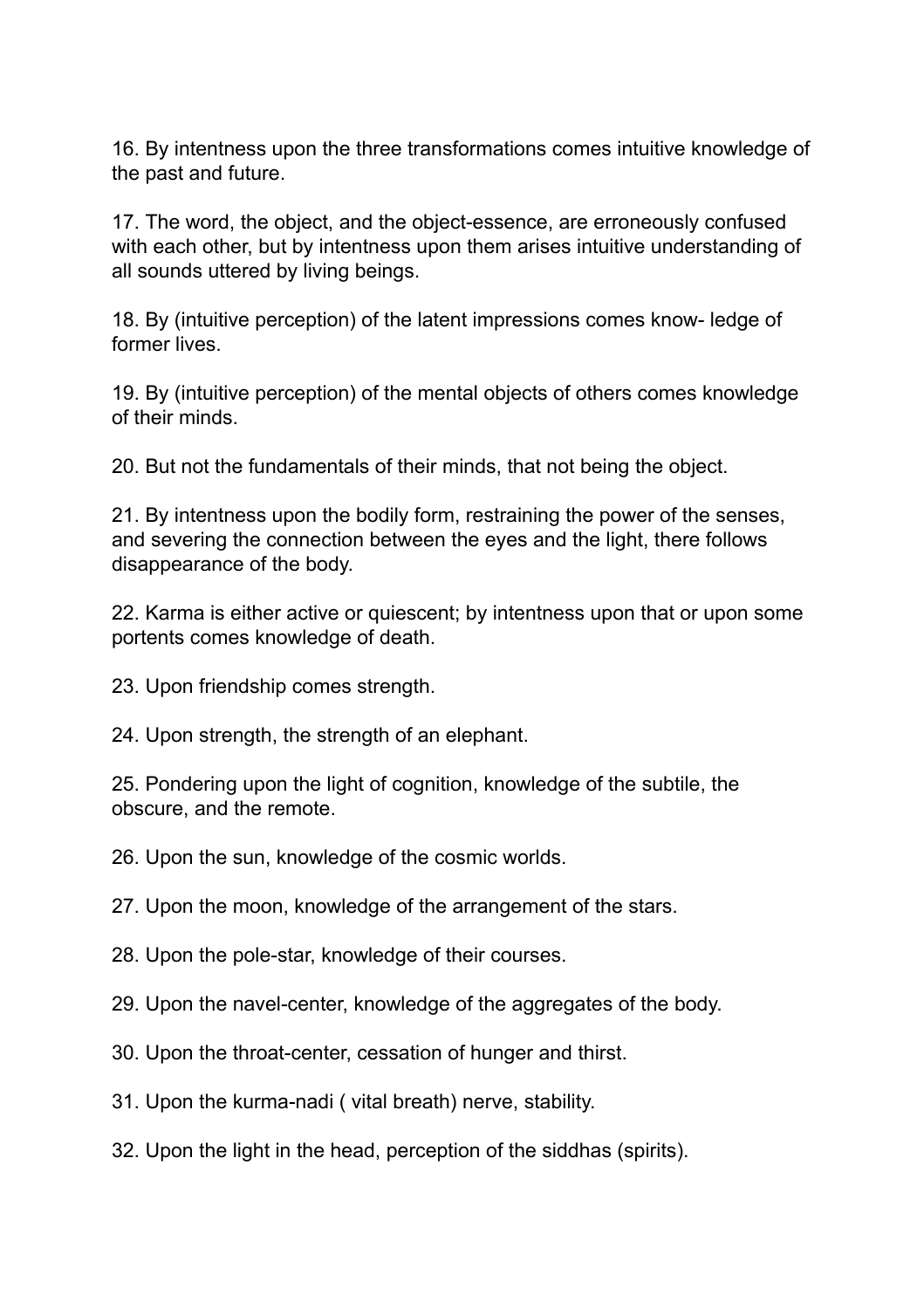33. Upon the intuitive faculty (direct) knowledge of all.

34. Upon the heart, knowledge of the consciousness.

35. Experience is an objective conception which does not distinguish between sattva and purusha (self) which are non commingled, since sattva is only an instrument of purusha. By intentness upon that self-entity arises knowledge of the purusha.

36. From this arises intuitive perception, super-normal hearing, feeling, seeing, tasting, and smelling.

37. Awakening of these supernormal faculties is obstructive to meditative unification.

38. By slackening of the ties of bondage and by knowledge of the method procedure, the mind can enter into the body of another.

39. By mastering the udana (the yogi) can walk on water, mud or thorns, and depart unhindered from the body at will.

40. By mastering samana comes radiance.

41. By intentness upon the relation between the sense of hearing and akasa comes supernatural hearing.

42. By intentness upon the relation between the body and akasa, and upon a light thing, such as cotton, there follows passage through space.

43. By intentness upon the outwardly unperceivable function of the mind called the Great Discarnate, disappears the veil obscuring light.

44. By intentness upon the gross and subtile elements, their essential nature, affinity and purposiveness, comes mastery of the elements.

45. From this comes perception of the atom, physical perfection and other faculties, and the properties of matter are no obstacles.

46. Beauty, gracefulness, strength, compactness of the thunderbolt - this is physical perfection.

47. By intentness upon the perceptive faculty, its essential nature and ego-centric purposiveness, comes mastery of the senses.